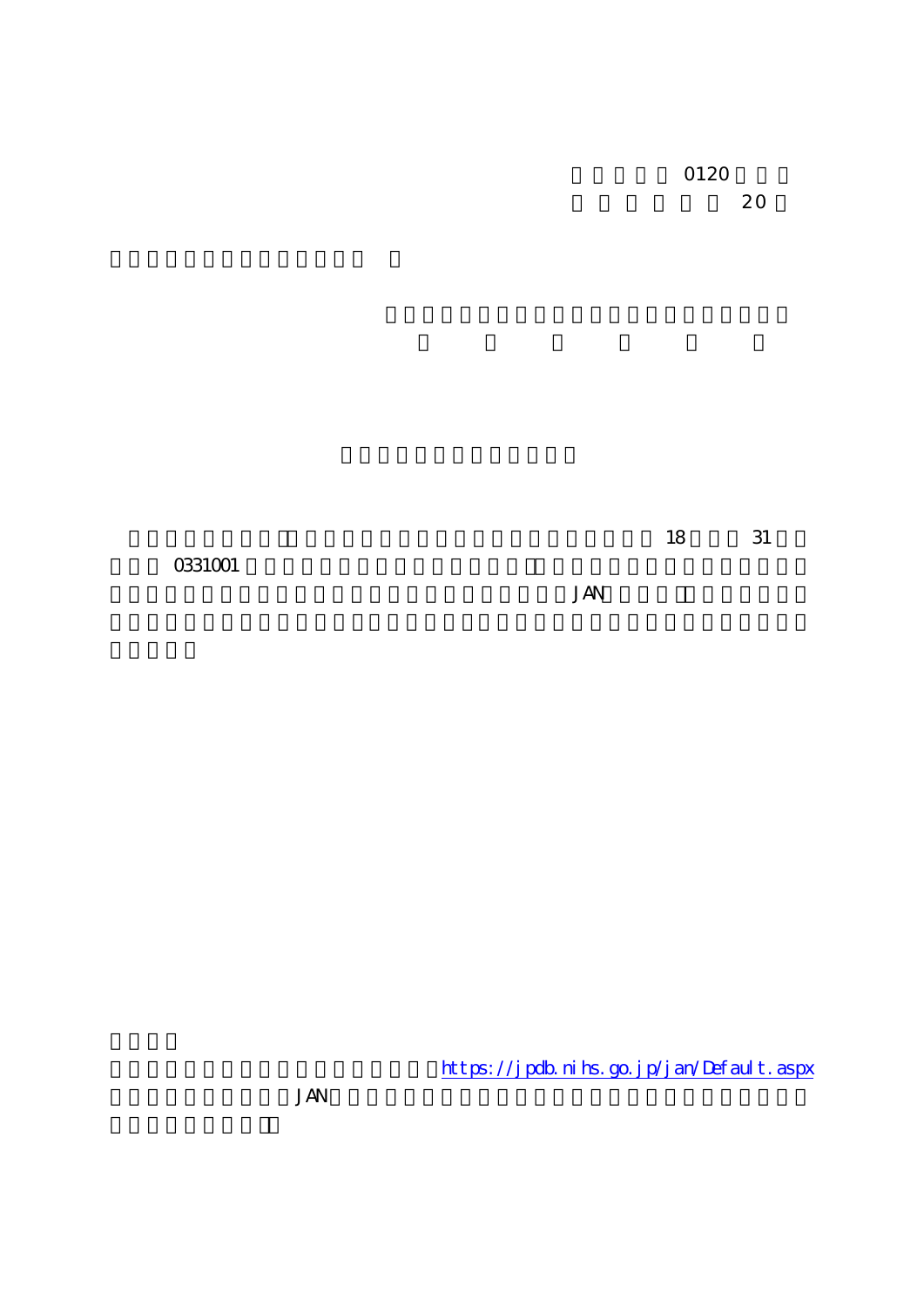(別表2) INN に収載された品目の我が国における医薬品一般的名称

(平成 18 年 3 月 31 日薬食審査発第 0331001 号厚生労働省医薬食品局審査管理課長通知に示す別表2)

登録番号 303-1-B8

JAN (日本名):スソクトコグ アルファ (遺伝子組換え) JAN (英 名) : Susoctocog Alfa (Genetical Recombination)

アミノ酸配列及びジスルフィド結合

```
H 鎖
```

|                 | AIRRYYLGAV ELSWDYRQSE LLRELHVDTR FPATAPGALP LGPSVLYKKT |  |
|-----------------|--------------------------------------------------------|--|
|                 | VFVEFTDOLF SVARPRPPWM GLLGPTIOAE VYDTVVVTLK NMASHPVSLH |  |
|                 | AVGVSFWKSS EGAEYEDHTS OREKEDDKVL PGKSOTYVWO VLKENGPTAS |  |
|                 | DPPCLTYSYL SHVDLVKDLN SGLIGALLVC REGSLTRERT ONLHEFVLLF |  |
|                 | AVFDEGKSWH SARNDSWTRA MDPAPARAQP AMHTVNGYVN RSLPGLIGCH |  |
|                 | KKSVYWHVIG MGTSPEVHSI FLEGHTFLVR HHRQASLEIS PLTFLTAQTF |  |
|                 | LMDLGQFLLF CHISSHHHGG MEAHVRVESC AEEPQLRRKA DEEEDYDDNL |  |
|                 | YDSDMDVVRL DGDDVSPFIQ IRSVAKKHPK TWVHYISAEE EDWDYAPAVP |  |
|                 | SPSDRSYKSL YLNSGPORIG RKYKKARFVA YTDVTFKTRK AIPYESGILG |  |
|                 | PLLYGEVGDT LLIIFKNKAS RPYNIYPHGI TDVSALHPGR LLKGWKHLKD |  |
|                 | MPILPGETFK YKWTVTVEDG PTKSDPRÇLT RYYSSSINLE KDLASGLIGP |  |
|                 | LLICYKESVD QRGNQMMSDK RNVILFSVFD ENQSWYLAEN IQRFLPNPDG |  |
|                 | LQPQDPEFQA SNIMHSINGY VFDSLQLSVC LHEVAYWYIL SVGAQTDFLS |  |
|                 | VFFSGYTFKH KMVYEDTLTL FPFSGETVFM SMENPGLWVL GCHNSDLRNR |  |
|                 | GMTALLKVYS CDRDIGDYYD NTYEDIPGFL LSGKNVIEPR SFAQNSRPPS |  |
| ASAPKPPVLR RHQR |                                                        |  |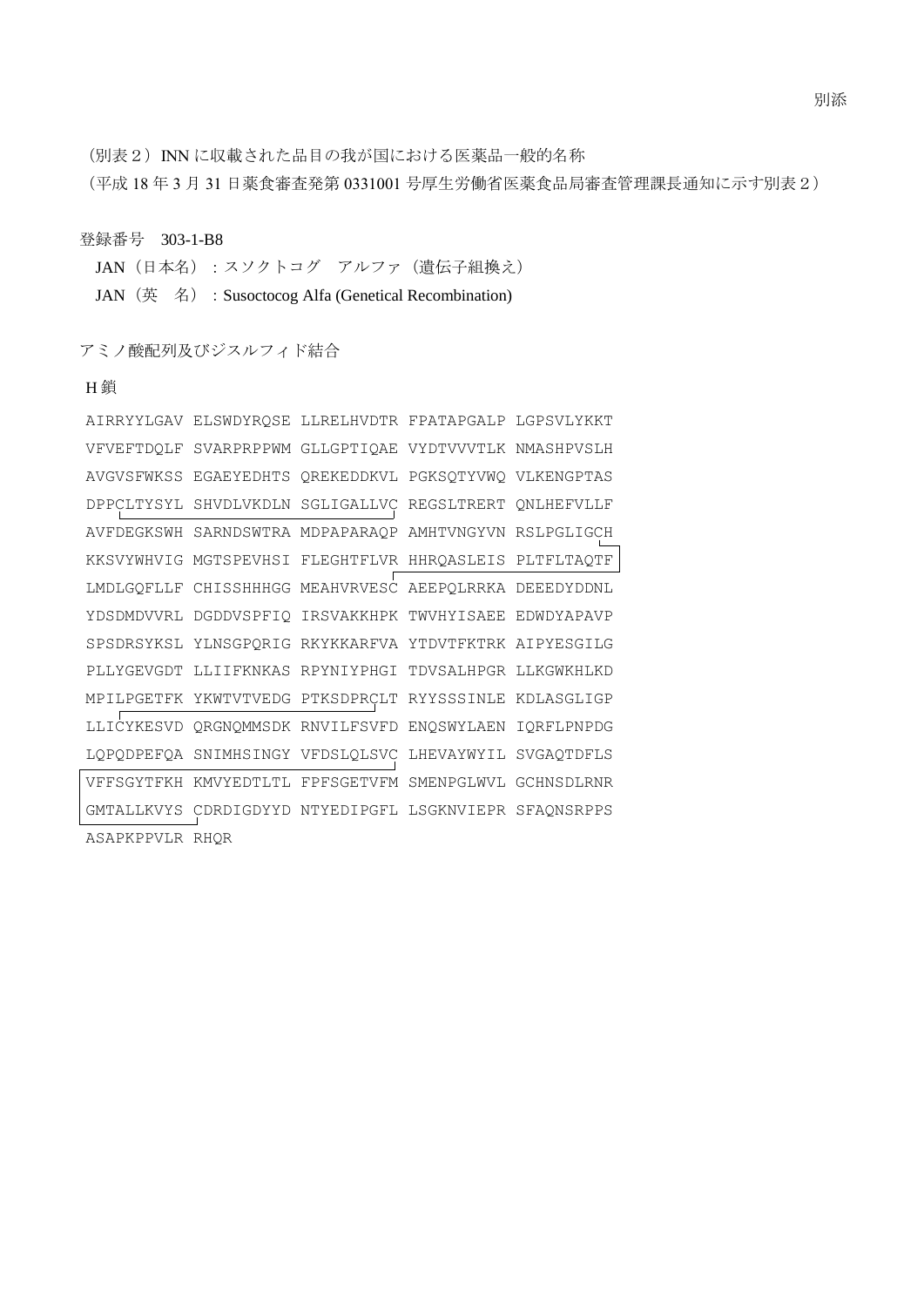|  | DISLPTFOPE EDKMDYDDIF STETKGEDFD IYGEDENODP RSFOKRTRHY |  |
|--|--------------------------------------------------------|--|
|  | FIAAVEQLWD YGMSESPRAL RNRAQNGEVP RFKKVVFREF ADGSFTQPSY |  |
|  | RGELNKHLGL LGPYIRAEVE DNIMVTFKNO ASRPYSFYSS LISYPDDOEO |  |
|  | GAEPRHNFVO PNETRTYFWK VOHHMAPTED EFDCKAWAYF SDVDLEKDVH |  |
|  | SGLIGPLLIC RANTLNAAHG ROVTVOEFAL FFTIFDETKS WYFTENVERN |  |
|  | CRAPCHLOME DPTLKENYRF HAINGYVMDT LPGLVMAONO RIRWYLLSMG |  |
|  | SNENIHSIHF SGHVFSVRKK EEYKMAVYNL YPGVFETVEM LPSKVGIWRI |  |
|  | ECLIGEHLOA GMSTTFLVYS KECOAPLGMA SGRIRDFOIT ASGOYGOWAP |  |
|  | KLARLHYSGS INAWSTKDPH SWIKVDLLAP MIIHGIMTOG AROKFSSLYI |  |
|  | SOFIIMYSLD GRNWOSYRGN STGTLMVFFG NVDASGIKHN IFNPPIVARY |  |
|  | IRLHPTHYSI RSTLRMELMG CDLNSCSMPL GMONKAISDS OITASSHLSN |  |
|  | IFATWSPSOA RLHLOGRTNA WRPRVSSAEE WLOVDLOKTV KVTGITTOGV |  |
|  | KSLLSSMYVK EFLVSSSODG RRWTLFLODG HTKVFOGNOD SSTPVVNALD |  |
|  |                                                        |  |

PPLFTRYLRI HPTSWAQHIA LRLEVLGCEA QDLY

H 鎖 S44, H 鎖 N214, H 鎖 N240, H 鎖 S366, H 鎖 S746, H 鎖 S750, L 鎖 T6, L 鎖 N162, L 鎖 N470 : 糖鎖結合

H鎖 Y346, H鎖 Y351, H鎖 Y718, H鎖 Y719, H鎖 Y723, L鎖 Y16, L鎖 Y32:硫酸化

主な糖鎖の推定構造

H鎖 S44, H鎖 S366, H鎖 S746, H鎖 S750, L鎖 T6

 $\begin{array}{c} \mathsf{NeuAc}_{0,1} \\ \mathsf{I} \end{array}$ NeuAc<sub>0.1</sub>-Gal-GalNAc

H鎖N214

L鎖

Fuc<br>
NeuAc<sub>0-2</sub> Gal-GlcNAc-Man<br>
Gal-GlcNAc-Man / Man-GlcNAc-GlcNAc

H鎖 N240

L鎖 N162

Fuc<br>NeuAc<sub>1,2</sub> Gal-GlcNAc-Man<br>Gal-GlcNAc-Man / Man-GlcNAc-GlcNAc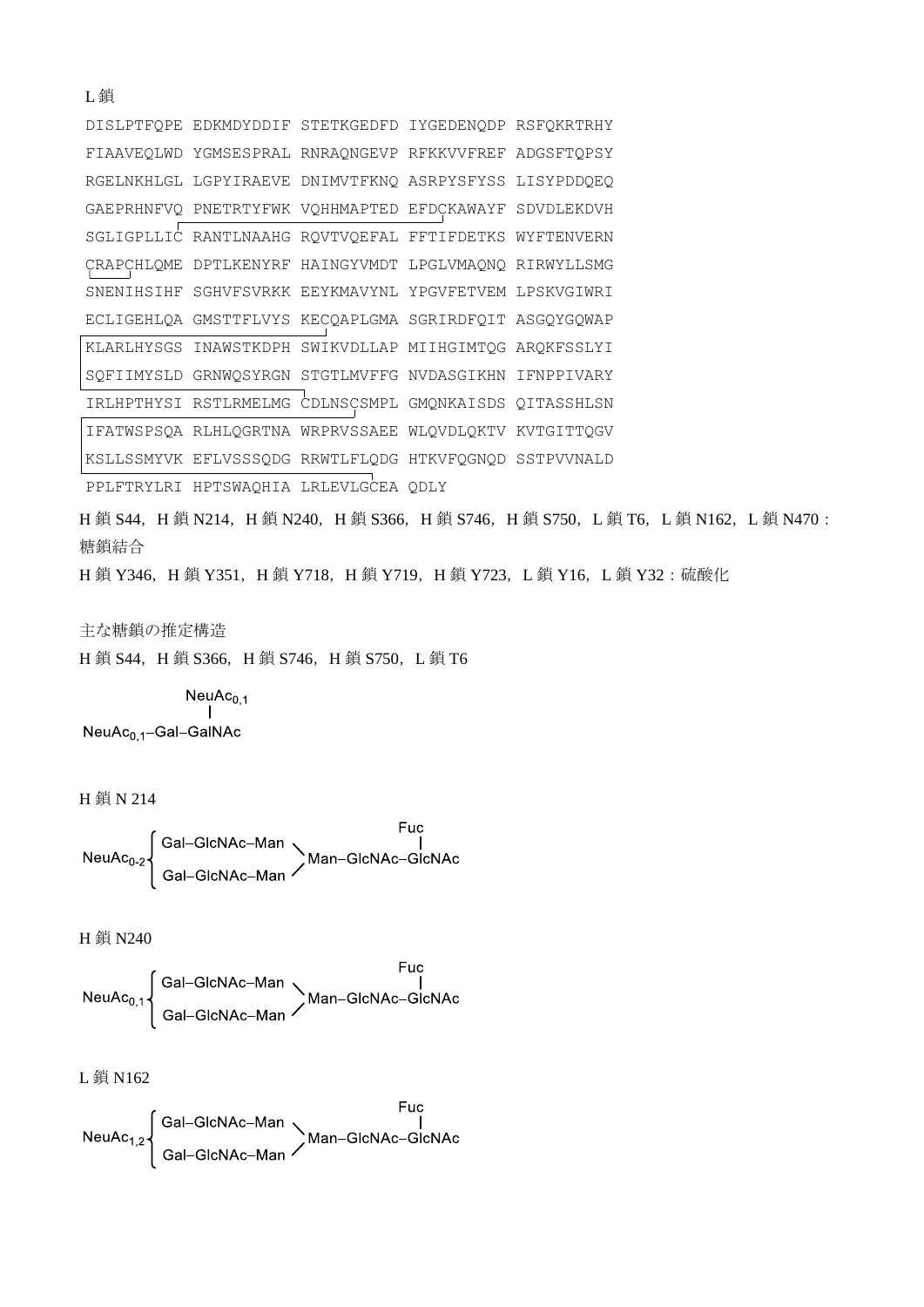L 鎖 N470



C7427H11322N2016O2163S56(タンパク質部分,2 本鎖) H 鎖 C<sub>3911</sub>H<sub>5972</sub>N<sub>1050</sub>O<sub>1137</sub>S<sub>26</sub> L鎖 C<sub>3516</sub>H<sub>5350</sub>N<sub>966</sub>O<sub>1026</sub>S<sub>30</sub>

スソクトコグ アルファは,遺伝子組換えブタ血液凝固第 VIII 因子類縁体(分子量:約 175,000)であり, 764 個のアミノ酸残基からなる H 鎖及び 684 個のアミノ酸残基からなる L 鎖で構成される. H 鎖はブタ血 液凝固第 VIII 因子の 1〜752 番目及び 1419〜1430 番目のアミノ酸残基に相当し,L 鎖はブタ血液凝固第 VIII 因子の 1431〜2114 番目のアミノ酸残基に相当する.スソクトコグ アルファは,ベビーハムスター腎 臓細胞により産生される.

Susoctocog Alfa is a recombinant porcine blood coagulation factor VIII analogue (molecular weight: ca. 175,000) composed of an H-chain consisting of 764 amino acid residues and an L-chain consisting of 684 amino acid residues. The H-chain corresponds to amino acid residues at positions  $1 - 752$  and  $1419 - 1430$  of porcine blood coagulation factor VIII, and the L-chain corresponds to amino acid residues at positions 1431 – 2114 of porcine blood coagulation factor VIII. Susoctocog Alfa is produced in Baby hamster kidney cells.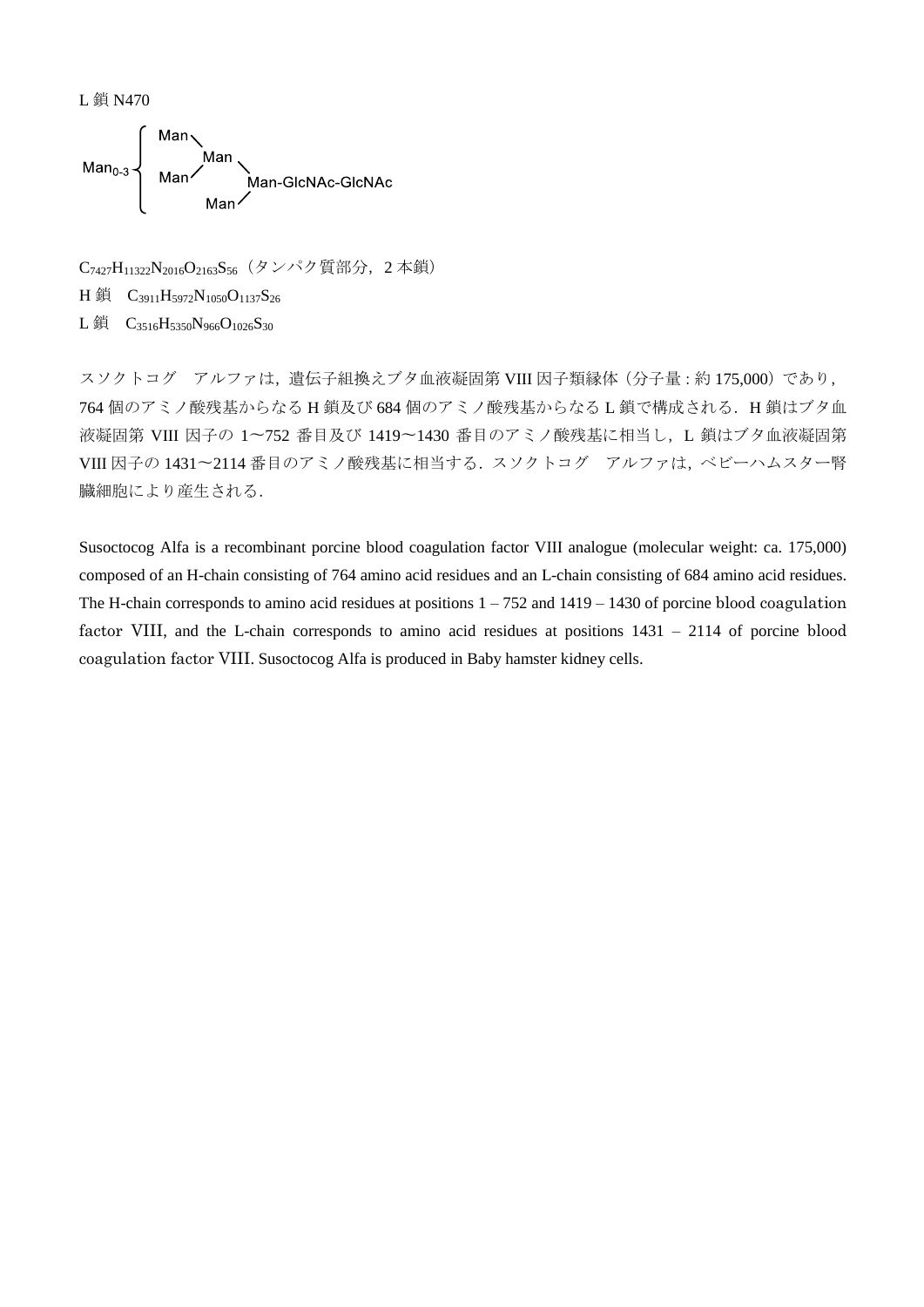PGK H鎖 O1:部分的ピログルタミン酸;H鎖 N303:糖鎖結合;H鎖 K453:部分的プロセシング L鎖 C214-H鎖 C226, H鎖 C232-H鎖 C232, H鎖 C235-H鎖 C235:ジスルフィド結合

DNALQSGNSQ ESVTEQDSKD STYSLSSTLT LSKADYEKHK VYACEVTHQG LSSPVTKSFN RGEC H 鎖 QVQLVQSGAE VMKPGSSVKV SCKASGYTFS WYWLEWVRQA PGHGLEWMGE IDPGTFTTNY NEKFKARVTF TADTSTSTAY MELSSLRSED TAVYYCARFS HFSGSNYDYF DYWGQGTLVT VSSASTKGPS VFPLAPSSKS TSGGTAALGC LVKDYFPEPV TVSWNSGALT SGVHTFPAVL QSSGLYSLSS VVTVPSSSLG TQTYICNVNH KPSNTKVDKK VEPKSCDKTH TCPPCPAPEL LGGPSVFLFP PKPKDTLMIS RTPEVTCVVV DVSHEDPEVK FNWYVDGVEV HNAKTKPREE QYNSTYRVVS VLTVLHQDWL NGKEYKCKVS NKALPAPIEK TISKAKGQPR EPQVYTLPPS RDELTKNQVS LTCLVKGFYP SDIAVEWESN GQPENNYKTT PPVLDSDGSF FLYSKLTVDK SRWQQGNVFS CSVMHEALHN HYTQKSLSLS

EIVMTQSPAT LSVSPGERAT LSCRASQSIG TNIHWYQQKP GQAPRLLIYY

ASESISGIPA RFSGSGSGTE FTLTISSLQS EDFAVYYCQQ SWSWPTTFGG

GTKVEIKRTV AAPSVFIFPP SDEQLKSGTA SVVCLLNNFY PREAKVQWKV

アミノ酸配列及びジスルフィド結合

登録番号 303-2-B6

L 鎖

JAN (英名) : Ligelizumab (Genetical Recombination)

JAN(日本名):リゲリズマブ(遺伝子組換え)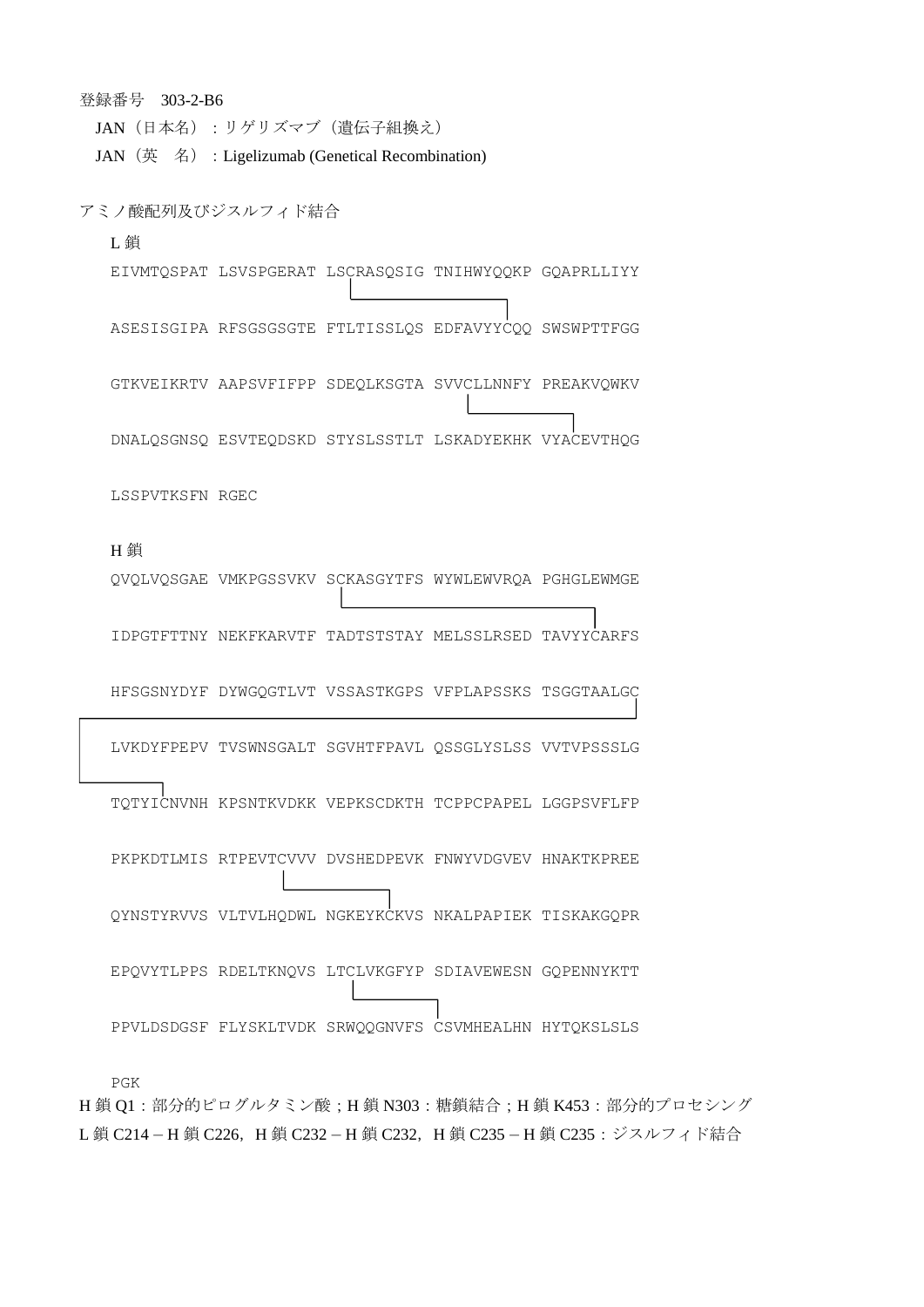主な糖鎖の推定構造

uc<br>/<br>Man–GlcNAc–GlcNAc  $Gal<sub>0-2</sub>$ f GlcNAc-Man Fuc GlcNAc-Man

C<sub>6534</sub>H<sub>10000</sub>N<sub>1716</sub>O<sub>2038</sub>S<sub>44</sub> (タンパク部分, 4本鎖) H 鎖 C<sub>2237</sub>H<sub>3414</sub>N<sub>582</sub>O<sub>686</sub>S<sub>16</sub>

L鎖  $C_{1030}H_{1590}N_{276}O_{333}S_6$ 

リゲリズマブは、遺伝子組換え抗ヒト IgE モノクローナル抗体であり、その相補性決定部はマウス抗体に 由来し,その他はヒト IgG1 に由来する.リゲリズマブは,チャイニーズハムスター卵巣細胞により産生さ れる.リゲリズマブは,453 個のアミノ酸残基からなる H 鎖(γ1 鎖)2 本及び 214 個のアミノ酸残基から なる L 鎖 (k 鎖) 2 本で構成される糖タンパク質(分子量:約 150,000)である.

Ligelizumab is a recombinant anti-human IgE monoclonal antibody, the complementarity-determining regions of which are derived from mouse antibody and other regions are derived from human IgG1. Ligelizumab is produced in Chinese hamster ovary cells. Ligelizumab is a glycoprotein (molecular weight: ca. 150,000) composed of 2 H-chains (γ1-chains) consisting of 453 amino acid residues each and 2 L-chains (κ-chains) consisting of 214 amino acid residues each.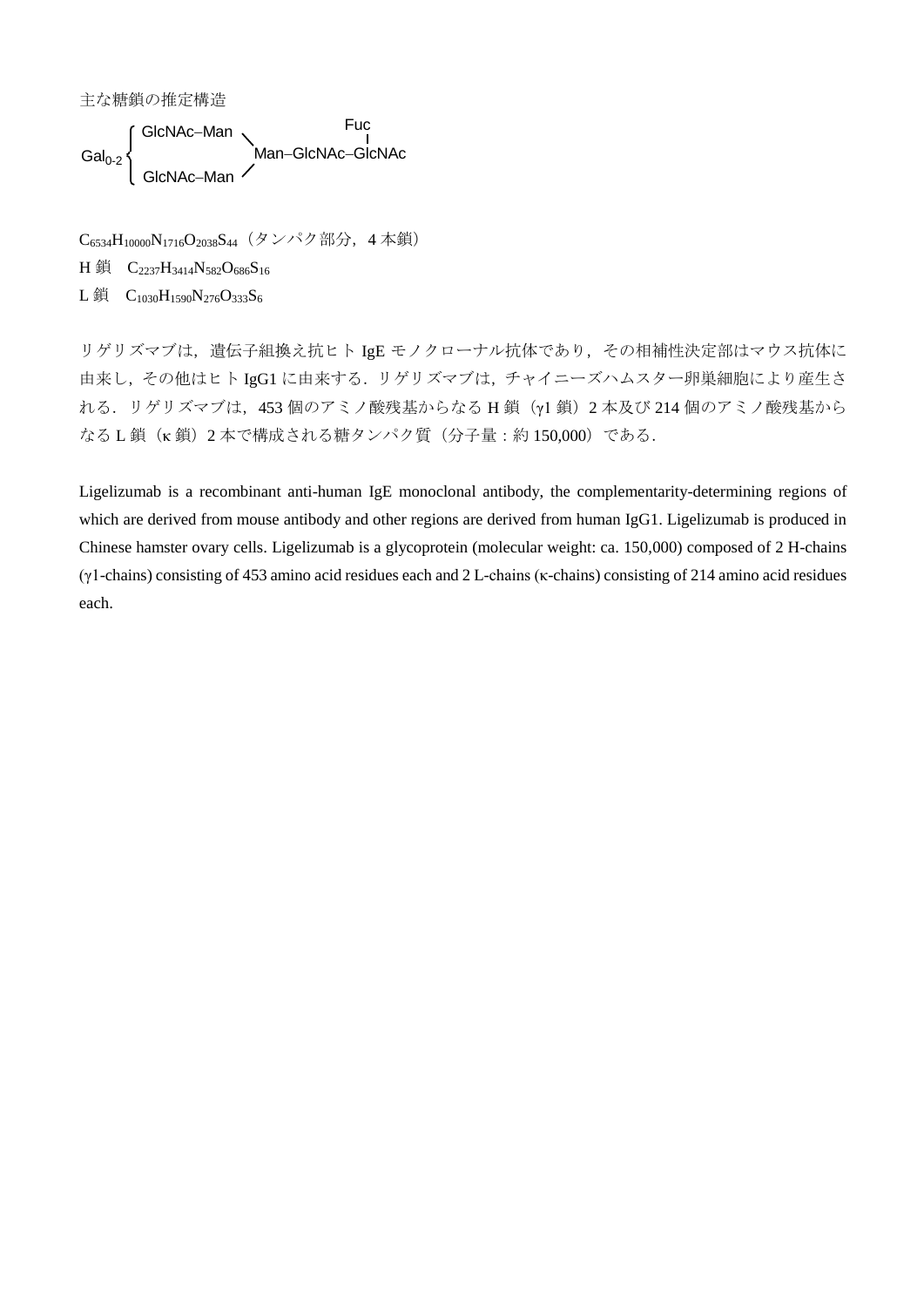登録番号 303-2-B8

- JAN (日本名):シタグリプチンリン酸塩
- JAN(英 名):Sitagliptin Phosphate



 $C_{16}H_{15}F_6N_5O \cdot H_3PO_4$ 

(3*R*)-3-アミノ-1-[3-(トリフルオロメチル)-5,6-ジヒドロ[1,2,4]トリアゾロ[4,3-*a*]ピラジン-7(8*H*)-イル]- 4-(2,4,5-トリフルオロフェニル)ブタン-1-オン 一リン酸塩

(3*R*)-3-Amino-1-[3-(trifluoromethyl)-5,6-dihydro[1,2,4]triazolo[4,3-*a*]pyrazin-7(8*H*)-yl]- 4-(2,4,5-trifluorophenyl)butan-1-one monophosphate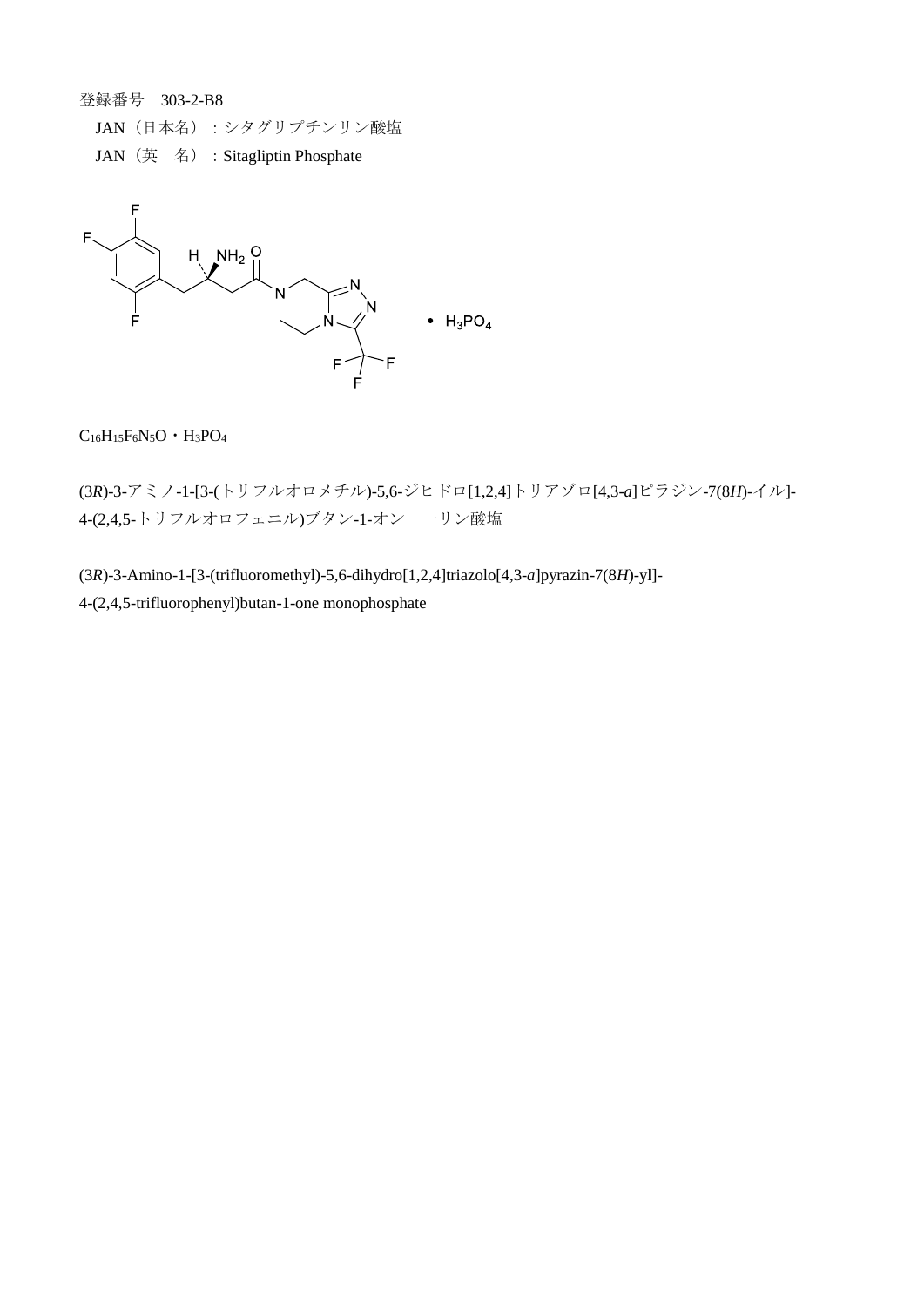登録番号 303-2-B11

 $\overline{a}$ 

JAN(日本名):ペグアスパルガーゼ

JAN(英 名):Pegaspargase

アミノ酸配列及びジスルフィド結合

| LPNITILATG | GTIAGGGDSA | TKSNYTAGKV            | GVENLVNAVP        | OLKDIANVKG |  |
|------------|------------|-----------------------|-------------------|------------|--|
| EOVVNIGSOD |            | MNDDVWLTLA KKINTDCDKT | DGFVITHGTD        | TMEETAYFLD |  |
| LTVKCDKPVV | MVGAMRPSTS | MSADGPFNLY            | <b>NAVVTAADKA</b> | SANRGVLVVM |  |
| NDTVLDGRDV | TKTNTTDVAT | FKSVNYGPLG            | YIHNGKIDYO        | RTPARKHTSD |  |
| TPFDVSKLNE |            | LPKVGIVYNY ANASDLPAKA | LVDAGYDGIV        | SAGVGNGNLY |  |
| KTVFDTLATA | AKNGTAVVRS | SRVPTGATTO            | DAEVDDAKYG        | FVASGTLNPO |  |
| KARVLLQLAL | TOTKDPOOIO | OIFNOY                |                   |            |  |

L1, K22, K29, K43, K49, K71, K72, K79, K104, K107, K139, K162, K172, K186, K196, K207, K213, K229, K251, K262, K288, K301, K314: 主な PEG 結合部位

ポリエチレングリコールの結合様式



C<sub>6064</sub>H<sub>9692</sub>N<sub>1660</sub>O<sub>1968</sub>S<sub>32</sub> (タンパク質部分, 4 量体) 単量体  $C_{1516}H_{2423}N_{415}O_{492}S_8$ 

ペグアスパルガーゼは*, Escherichia coli* が産生する L-アスパラギナーゼ (EC 3.5.1.1) の類縁体であり, サ ブユニット当たり平均7個のメトキシポリエチレングリコール鎖(分子量:約5,000)がリンカーを介して 結合している (主な PEG 結合部位: Leu1 及び Lys 残基). ペグアスパルガーゼは、326 個のアミノ酸残基 からなるサブユニット 4個から構成される PEG 化タンパク質 (分子量:約 280,000) である.

Pegaspargase is an analogue of L-asparaginase (EC 3.5.1.1), which is produced by *Escherichia coli*, and to which an average of 7 methoxy polyethylene glycol polymers (molecular weight: ca. 5,000) per subunit are bound via a linker (major pegylation sites: Leu1 and Lys residues). Pegaspargase is a pegylated protein (molecular weight: ca. 280,000) composed of 4 subunits consisting of 326 amino acid residues each.